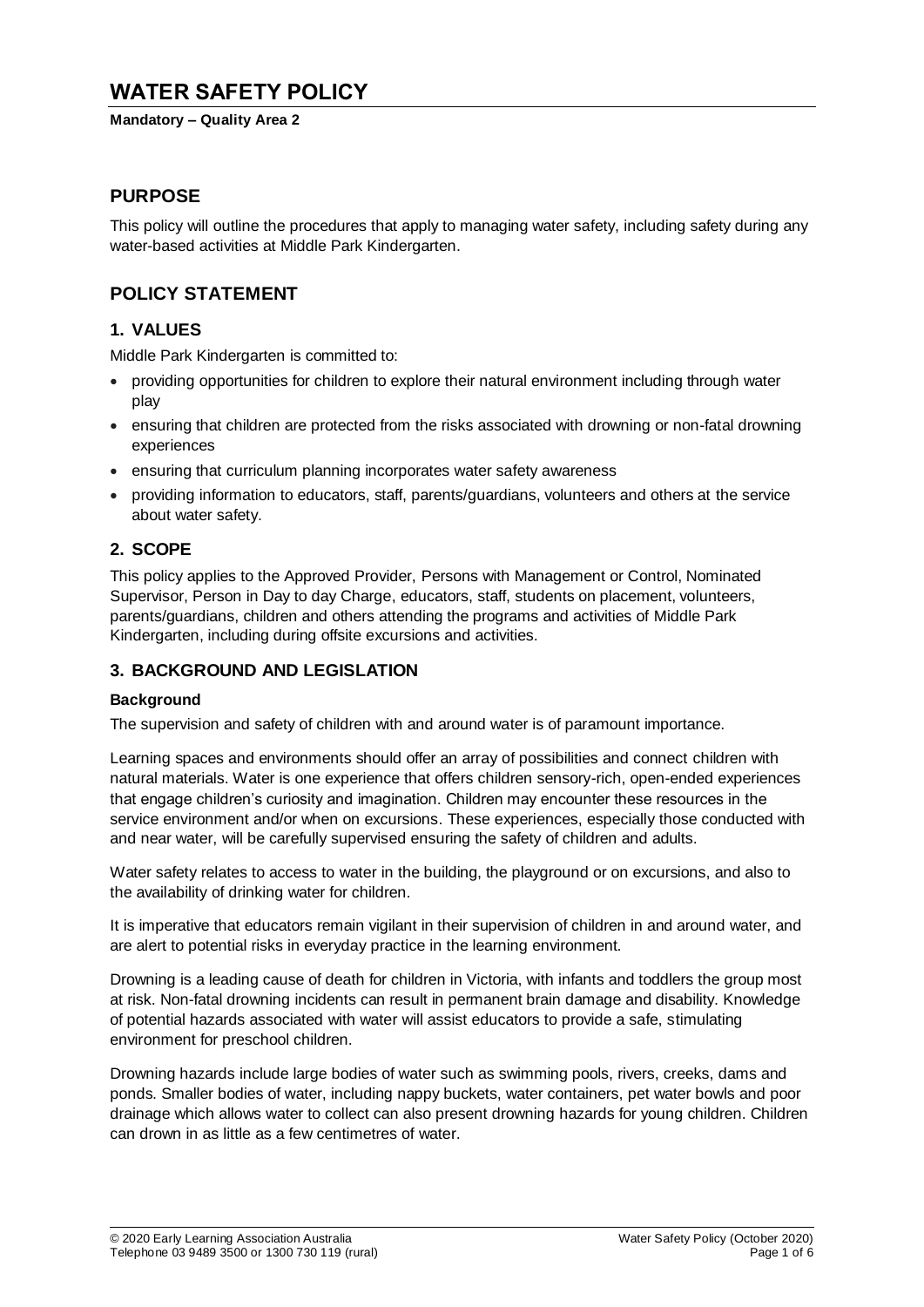Keep Watch is a public education program of Royal Life Saving Society – Australia, aimed at preventing the drowning deaths of children under 5 years of age in all aquatic locations. The program has four key actions:

- **supervise** children constantly around water
- **restrict access** to water hazards by using child-proof barriers and fences
- provide **water awareness** training to children
- **Resuscitation** saves lives ensure that staff have completed current first aid training.

#### **Legislation and standards**

Relevant legislation and standards include but are not limited to:

- *Child Wellbeing and Safety Act 2005* (Vic) (Part 2: Principles for Children)
- *Education and Care Services National Law Act 2010*: Section 167, 165, 169
- *Education and Care Services National Regulations 2011*: Regulations 99, 101,101(2)(b)(c), 102, 123, 136, 168(2)(a)(iii)
- *National Quality Standard*, Quality Area 2: Children's Health and Safety
	- Standard 2.2: Safety
		- Element 2.2.1. At all times, reasonable precautions and adequate supervision ensure children are protected from harm and hazards.

The most current amendments to listed legislation can be found at:

- Victorian Legislation Victorian Law Today:<http://www.legislation.vic.gov.au/>
- Commonwealth Legislation ComLaw:<http://www.comlaw.gov.au/>

## **4. DEFINITIONS**

The terms defined in this section relate specifically to this policy. For commonly used terms e.g. Approved Provider, Nominated Supervisor, Regulatory Authority etc. refer to the *General Definitions* section of this manual.

**Adequate supervision:** (In relation to this policy) **supervision** entails all children (individuals and groups) in all areas of the service, being in sight and/or hearing of an educator at all times including during toileting, sleep, rest and transition routines. Services are required to comply with the legislative requirements for educator-to-child ratios at all times. Supervision contributes to protecting children from hazards that may emerge in play, including hazards created by the equipment used.

Adequate Supervision refers to constant, active and diligent supervision of every child at the service. Adequate supervision requires that educators are always in a position to observe each child, respond to individual needs, and immediately intervene if necessary. Variables affecting supervision levels include:

- number, age and abilities of children
- number and positioning of educators
- current activity of each child
- areas in which the children are engaged in an activity (visibility and accessibility)
- developmental profile of each child and of the group of children
- experience, knowledge and skill of each educator
- need for educators to move between areas (effective communication strategies).

**Approved first aid qualification:** A list of approved first aid qualifications, anaphylaxis management and emergency asthma management training is published on the ACECQA website: www.acecqa.gov.au

**Hazard:** A source or situation with a potential for harm in terms of human injury or ill health, damage to property, damage to the environment or a combination of these.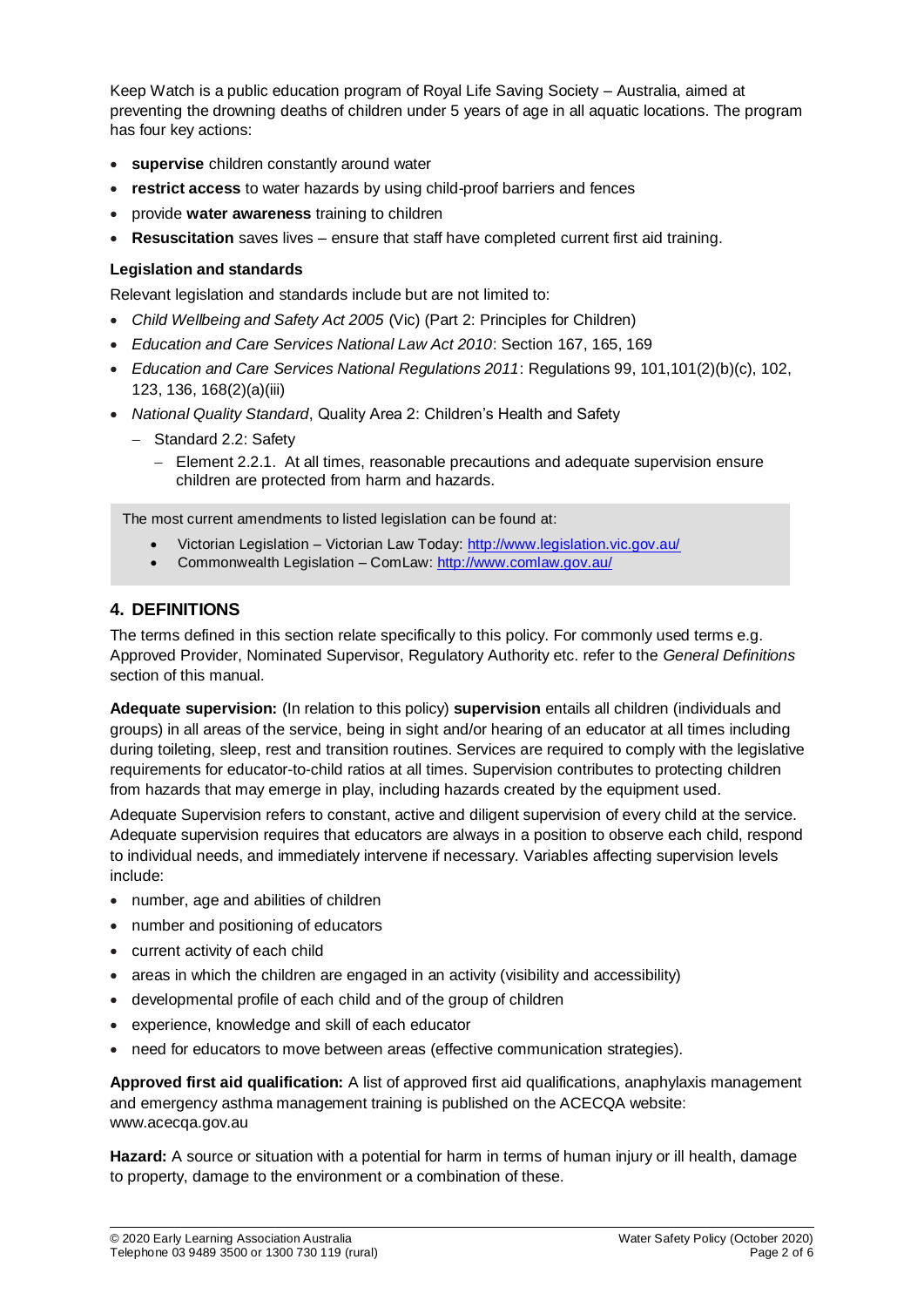**Notifiable incident:** An incident involving workplace health and safety that is required by law to be reported to WorkSafe Victoria. Notification is required for incidents that result in death or serious injury/illness, or dangerous occurrences. For a complete list of incidents that must be reported to WorkSafe Victoria, refer to the *Guide to Incident Notification* on the WorkSafe Victoria website: www.worksafe.vic.gov.au

**Serious incident:** A serious incident (regulation 12) is defined as any of the following:

- the **death of a child** while being educated and cared for at the service or following an incident while being educated and cared for by the service
- any **incident involving serious injury or trauma to a child** while the child is being educated and cared for, which:
	- a reasonable person would consider required urgent medical attention from a registered medical practitioner; or
	- the child attended or ought reasonably to have attended a hospital e.g. a broken limb\*
	- any **incident involving serious illness of a child** while that child is being educated and cared for by a service for which the child attended, or ought reasonably to have attended, a hospital e.g. severe asthma attack, seizure or anaphylaxis\*

**NOTE:** In some cases (for example rural and remote locations) a General Practitioner conducts consultation from the hospital site. Only treatment related to serious injury, illness or trauma is required to be notified, not other health matters.

any emergency for which **emergency services** attended

NOTE: This means an incident, situation or event where there is an imminent or severe risk to the health, safety or wellbeing of a person at an education and care service. It does not mean an incident where emergency services attended as a precaution.

- a child appears to be **missing or cannot be accounted** for at the service
- a child appears to have been **taken or removed** from the service in a manner that contravenes the National Regulations
- a child was mistakenly **locked in or out of the service** premises or any part of the premises.

Notifications of serious incidents should be made to the regulatory authority (DET) through the [NQA IT System.](https://www.acecqa.gov.au/resources/national-quality-agenda-it-system) If this is not practicable, the notification can be made initially in whatever way is best in the circumstances.

NOTE: some of serious incidents above are also reportable incidents under the *Occupational Health and Safety Act 2004* and require notification to WorkSafe.

**Water hazard:** (in relation to this policy) can lead to drowning or non-fatal drowning incidences. Drowning hazards include large bodies of water such as swimming pools, rivers, creeks, dams and ponds. Smaller bodies of water, including nappy buckets, water containers, pet water bowls and poor drainage which allow water to collect can also present drowning hazards for young children.

## **5. SOURCES AND RELATED POLICIES**

### **Sources**

- Royal Life Saving Society Australia: [www.royallifesaving.com.au](http://www.royallifesaving.com.au/)
- Water Safety Victoria Water Safety Guide: *Play it Safe by the Water*[: www.watersafety.vic.gov.au](http://www.watersafety.vic.gov.au/)
- Kidsafe Water Safety Fact Sheet: [www.kidsafevic.com.au](http://www.kidsafevic.com.au/)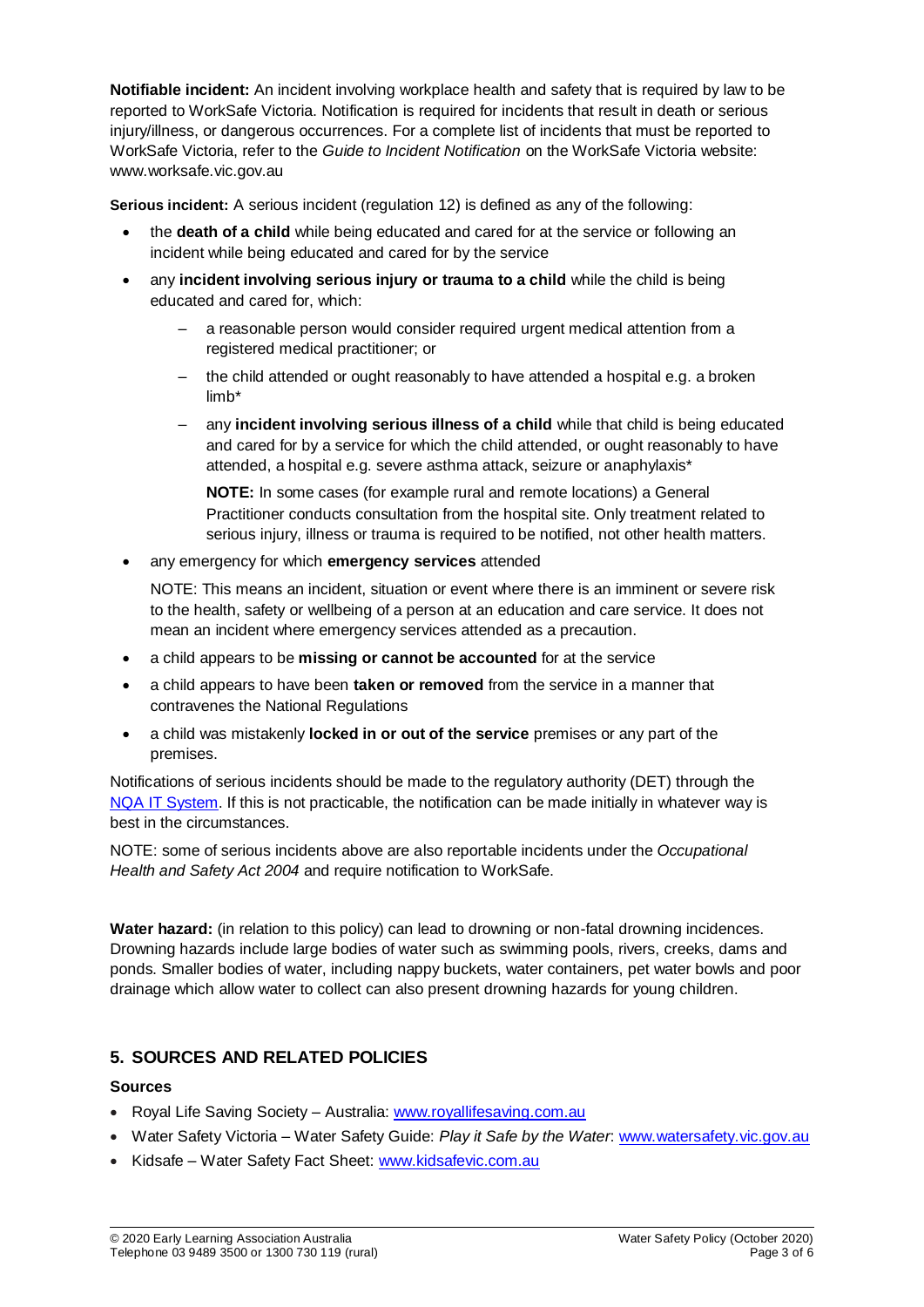#### **Service policies**

- *Administration of First Aid Policy*
- *Emergency and Evacuation Policy*
- *Excursions and Service Events Policy*
- *Nutrition and Active Play Policy*
- *Incident, Injury, Trauma and Illness Policy*
- *Occupational Health and Safety Policy*
- *Supervision of Children Policy*

## **PROCEDURES**

## **The Approved Provider or Persons with Management and Control is responsible for:**

- ensuring that children are adequately supervised (refer to *Definitions*) at all times when near water hazards (refer to *Definitions*)
- ensuring that educator-to-child ratios are maintained at all times (*Education and Care Services National Law Act 2010*: Sections 169(1),(2)&(3), *Education and Care Services National Regulations 2011*: Regulations 123,
- conducting a risk assessment in relation to any water hazards on or near the premises that may be accessible to children
- ensuring permission is obtained from parents/guardians for an excursion to a location where there is a water hazard (Regulation 99) (refer to *Excursions and Service Events Policy*)
- ensuring that water hazards and risks associated with water-based activities are considered in a risk assessment prior to conducting excursions and other offsite events (Regulation 101)
- ensuring increased levels of supervision for an excursion to a location where there is a water hazard (refer to *Supervision of Children Policy*)
- conducting a regular safety check of the service premises (refer to *Occupational Health and Safety Policy*)
- ensuring any water hazards that are not able to be adequately supervised at all times are isolated from children by a child-resistant barrier or fence (particularly large bodies of water including swimming pools, rivers, ponds etc.)
- ensuring that an educator with a current approved first aid qualification (refer to *Definitions*) is in attendance and immediately available at all times children are being educated and cared for by the service (Regulation 136)
- ensuring that details of current approved first aid qualifications (refer to *Definitions*) are filed with each staff member's record
- reporting serious incidents (refer to *Definitions*) to DET
- reporting notifiable incidents (refer to *Definitions*) to WorkSafe Victoria
- ensuring that water safety awareness is embedded in the curriculum
- providing current information to parents about water safety.

### **The Nominated Supervisor or Persons in Day to Day Control is responsible for:**

- assisting the Approved Provider to implement the *Water Safety Policy*
- ensuring parents/guardians are informed of the *Water Safety Policy* on enrolment
- ensuring permission is obtained from parents/guardians for an excursion to a location where there is a water hazard (refer to *Excursions and Service Events Policy*)
- ensuring information on water safety (refer to *Sources*) is incorporated into the educational program
- ensuring that children are adequately supervised (refer to *Definitions*) and protected from hazards and harm at all times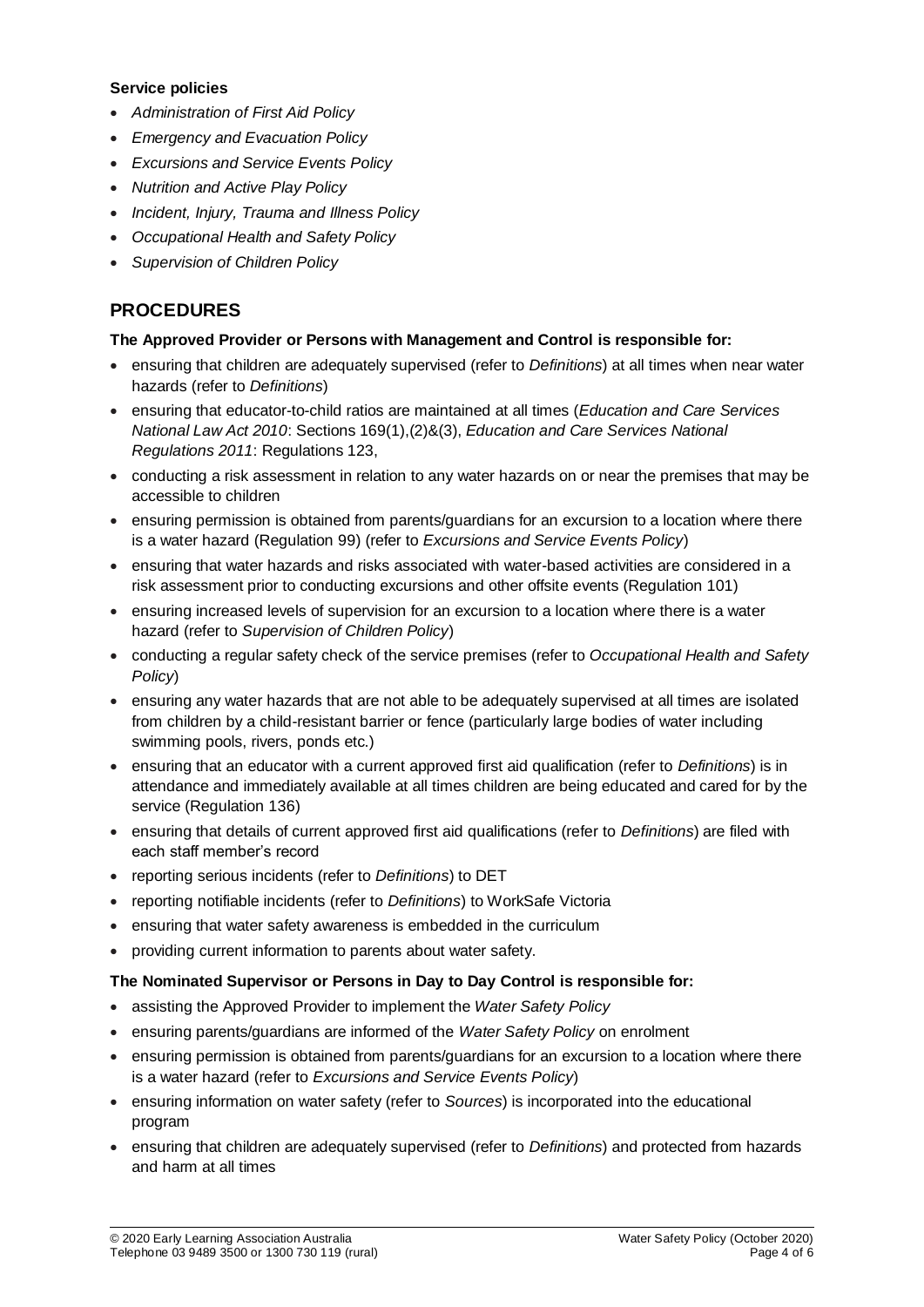- ensuring that water hazards and risks associated with water-based activities are considered in a risk assessment prior to conducting excursions and other offsite events (Regulations 100, 101)
- ensuring permission is obtained from parents/guardians for an excursion to a location where there is a water hazard (refer to *Excursions and Service Events Policy*)
- ensuring increased levels of supervision for an excursion to a location where there is a water hazard (refer to *Supervision of Children Policy*)
- ensuring that an educator with a current approved first aid qualification (refer to *Definitions*) is in attendance and immediately available at all times children are being educated and cared for by the service
- ensuring that all educators' current approved first aid qualifications meet the requirements of the National Regulations and are approved by ACECQA (refer to *Administration of First Aid Policy*)
- informing the Approved Provider immediately if any serious or notifiable incidents (refer to *Definitions*) occur at the service.

#### **All staff are responsible for:**

- providing adequate supervision (refer to *Definitions*) at all times
- undertaking a risk assessment prior to an excursion to a location where there is a significant water hazard (refer to *Excursions and Service Events Policy*)
- adjusting supervision strategies to suit the activities being undertaken (refer to *Supervision of Children Policy*)
- obtaining parental permission for an excursion to a location where there is a water hazard (refer to *Excursions and Service Events Policy*)
- maintaining a current approved first aid qualification (refer to *Definitions*)
- ensuring gates and other barriers restricting access to water hazards are closed at all times and that fences are kept clear at all times
- ensuring that containers of water (including nappy buckets and cleaning buckets) are sealed with child-proof lids
- ensuring wading/paddling pools, water play containers and portable water courses are emptied immediately after each use and stored in a manner that prevents the collection of water when not in use
- checking the outdoor learning environment at the beginning and end of each day for puddles or filled containers that could pose a potential risk to small children after heavy rain
- providing water safety education as a part of the service's program
- informing the Approved Provider immediately if any serious or notifiable incidents (refer to *Definitions*) occur at the service.

#### **Parents/guardians are responsible for:**

- supervising children in their care, including siblings, while attending or assisting at the service
- ensuring that doors, gates and barriers, including playground gates, are closed after entry or exit to prevent access to water hazards
- informing themselves about water safety
- ensuring their children understand the risks associated with water
- recognising when resuscitation is required and obtaining assistance
- considering undertaking approved first aid qualifications, as resuscitation skills save lives.

#### **Volunteers and students, while at the service, are responsible for following this policy and its procedures.**